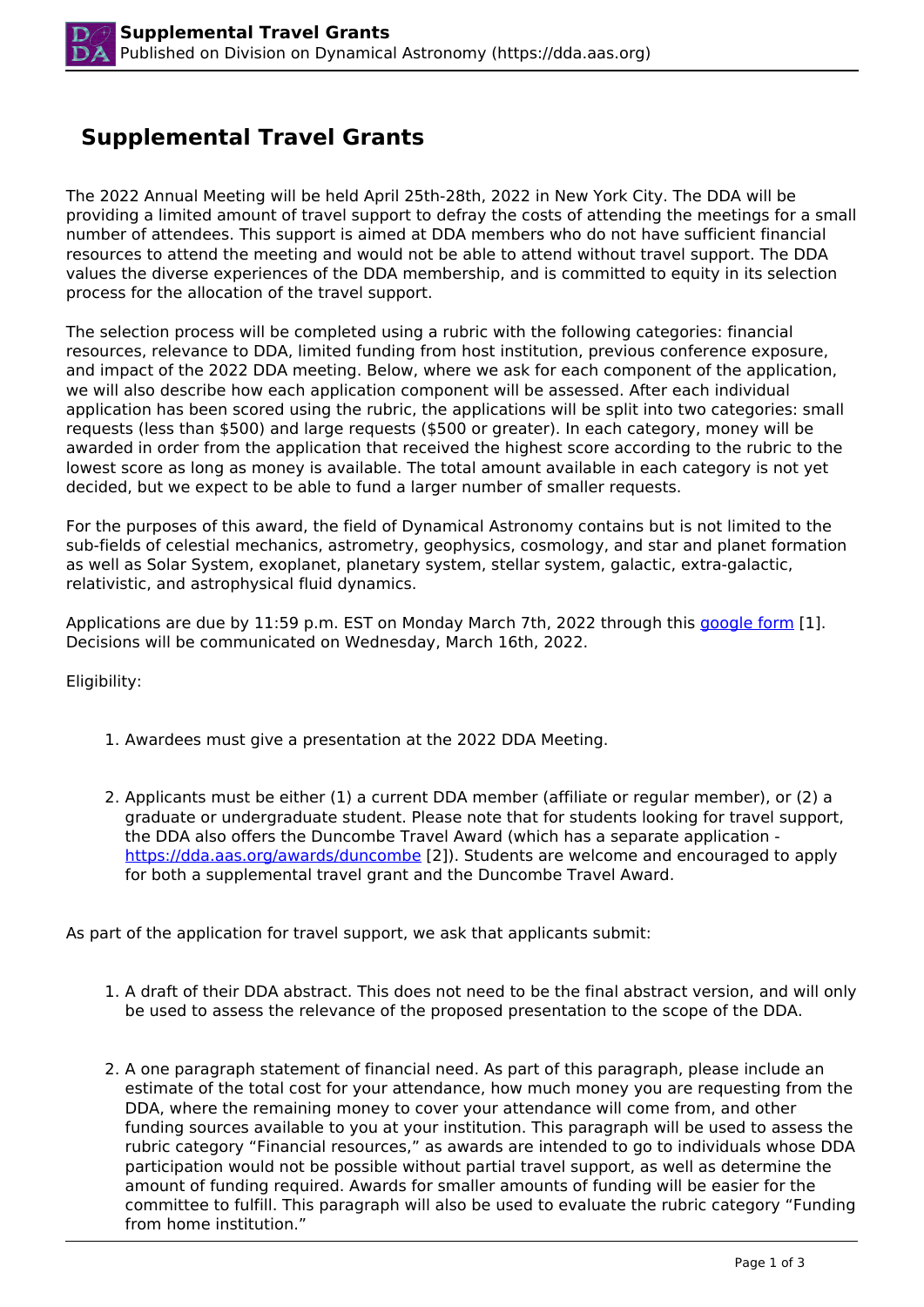- 3. One paragraph answer to the question "How would attending the DDA meeting at this time benefit you"? This will be used to assess the rubric category "Impacts of the 2022 DDA Meeting". Strong responses make the case that the travel support provided by the DDA will provide significant benefit in some concrete dimensions to the attendee.
- 4. Number of in-person conferences attended in the past 5 years. This will allow us to assess how much previous exposure to conferences the applicant has.

## **Rubric**

Funding priorities will be determined by numeric rankings within two categories:  $(1) = / > $500$  and (2) < \$500. Amount of funding available to each category will be determined before applications are assessed but after total money available is known.

| <b>Category</b>                                                                                                                                                                                                                                                                 | 1 - min                                                                                                                                                               | 2 | 3                                                                                        | 4 | 5 - max                                                                                                                                                   |
|---------------------------------------------------------------------------------------------------------------------------------------------------------------------------------------------------------------------------------------------------------------------------------|-----------------------------------------------------------------------------------------------------------------------------------------------------------------------|---|------------------------------------------------------------------------------------------|---|-----------------------------------------------------------------------------------------------------------------------------------------------------------|
| <b>Financial</b><br>resources -<br>awards are<br>intended to<br>allow the<br>participation of<br>DDA members<br>who would not<br>be able to<br>attend without<br>travel support.                                                                                                | Applicant does<br>not describe<br>financial need<br>for award, or<br>applicant has<br>other resources<br>with which they<br>could attend<br>meeting. (1<br>point min) |   |                                                                                          |   | Applicant clearly<br>describes<br>necessity of<br>award for<br>participation in<br>DDA meeting,<br>and justifies<br>amount<br>requested. (5<br>point max) |
| <b>Relevance to</b><br>the DDA - the<br>supplemental<br>funding awards another<br>are intended for conference (1<br>people whose<br>science is<br>relevant to the<br>DDA. The draft<br>abstract will be<br>used to assess<br>relevance to the<br>science areas<br>listed above. | Presentation<br>would be a<br>better fit for<br>point min)                                                                                                            |   | Presentation is<br>topically<br>relevant to DDA<br>(3 point max)                         |   |                                                                                                                                                           |
| Limited<br>funding<br>opportunities<br>from home<br>institutions -<br>awards are<br>intended to<br>allow equitable<br>distribution of<br>aid to those<br>without other<br>resources from<br>their home                                                                          | Applicant is from<br>institution with<br>travel grant<br>opportunities (1<br>point min)                                                                               |   | Applicant is from<br>institution with<br>limited funding /<br>resources (3<br>point max) |   |                                                                                                                                                           |